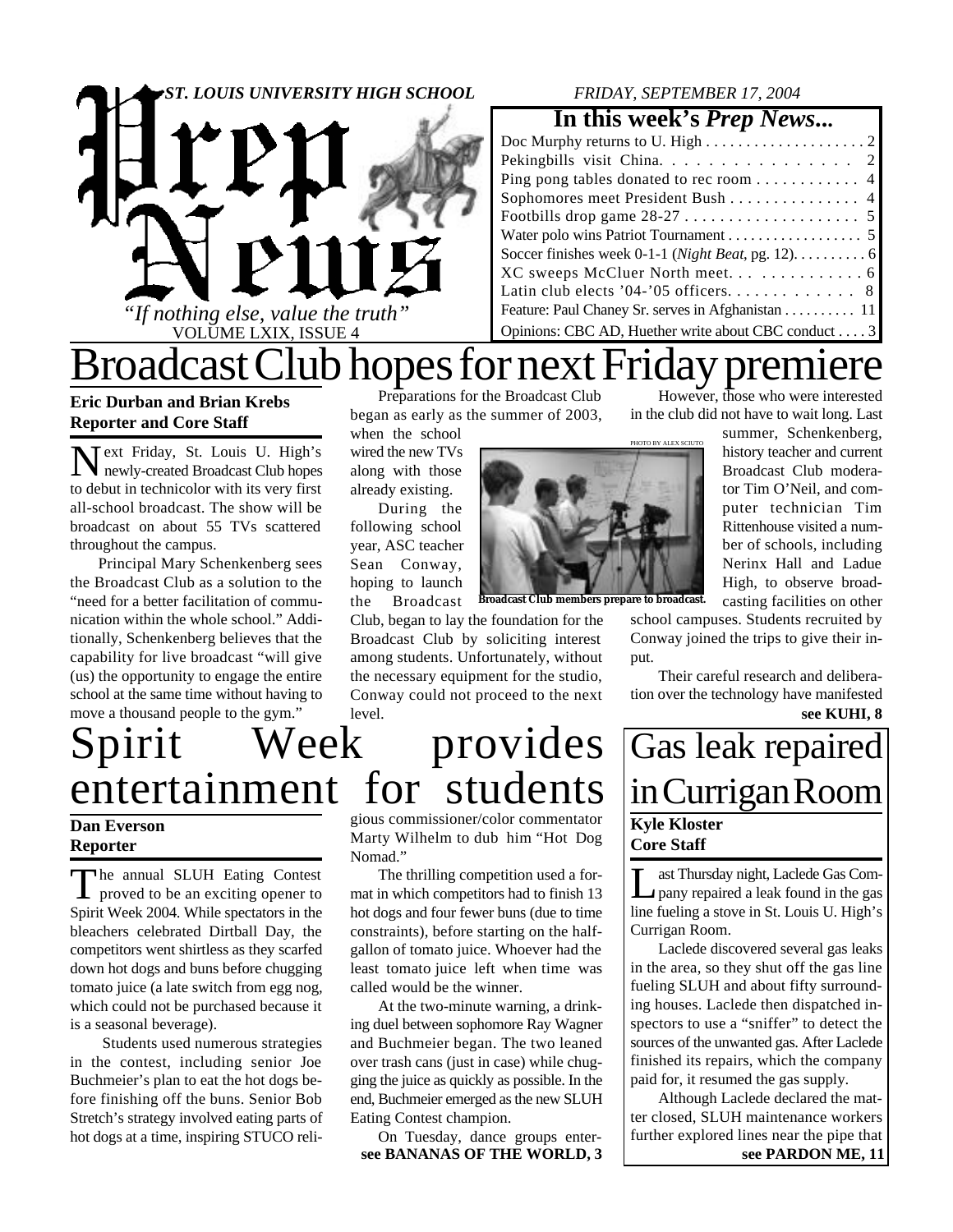### 2 **Sports News** September 17, 2004 **News** Doc Murphy to supervise library after school

#### **Timo Kim Core Staff**

**K** nowing him only as the phantasmal<br>
announcer at home football games, announcer at home football games, St. Louis U. High students will now have a chance to see Deacon Jim Murphy incarnate. Starting next week, Murphy will supervise the library past the current closing time of 4:30 p.m. In addition to manning the front desk, Murphy will also be able to tutor and counsel students after school.

Although largely unfamiliar to current students, Murphy's relationship with SLUH has spanned over half a century. Murphy entered SLUH for the first time as a freshman in 1950, and graduated in 1954. After graduation, Murphy entered St. Louis University as an engineering major, but after discovering that he did

## Rec room adds ping pong, loses 5 cents

### **Andrew Mueth Core Staff**

A lthough the freshman may not be<br>aware of them, upperclassmen who lthough the freshman may not be visit the Rec Room this year may notice

several significant changes from last year. As many students' favorite subterranean hangout, the rec room has a long history full of tradition and fun, providing a place for students to relax during activity period and before and after school. The room contains 29 pool tables, four bumper pool tables, foosball and shuffleboard tables, a bubble hockey table, the ancient, infamous labyrinth ball maze, and three ping pong tables, which SLUH added this year. The room also

has a concession stand and an eating area.

The familiar cry, "Nickel!" is perhaps the most infamous rec room tradition, one that has been around as long as the rec room itself. At the sight or sound of any offense in the room, most comnot enjoy his major, Murphy switched to a history major instead. He returned to SLUH as a teacher in 1960, but continued his education, eventually earning a master's degree and Ph.D. in history from SLU.

Upon returning to SLUH, Murphy mainly taught American History and Global History I and II. However, he also taught classes such as P.E., Environmental Science, and Descriptive Geometry, eventually joining every department except Fine Arts and English.

For the eleven years prior to his retirement in 2001, Murphy served as a counselor. In 1991, he also was ordained a deacon.

If not familiar with his name, SLUH students can at least relate to the impression that Murphy had left before his retirement. His accomplishments include developing the position of Senior Advisors

monly at the noise of a dropped ball, students yell the word, and the offender has to pay the nearest faculty moderator a nickel. These offenses most commonly include a dropped ball or stick, trick shots, foul language, or eating food in the pool

during his tenure as the freshman class moderator, coaching wrestling, and announcing football games for the past 19 years.

However, his most notable legacy has provided Jr. Billikens with athletic entertainment and school spirit for generations: around 1970, Murphy invented the SLUH sport of bashball. Originally a conditioning sport for wrestlers, bashball has since evolved from its tackling predecessor to the safer touch format of today.

Murphy will stay in the library from 4 p.m. until 6 p.m. on Tuesdays, Wednesdays, and Thursdays, and the administration is currently trying to find someone to staff the library on Monday and Friday. Of his return, Murphy said, "I feel pretty excited... I've made a lot of good friends among the faculty, and I thought this might help people out."

students were not sure whether to stay with tradition and yell "Nickel!" or to be accurate and yell "Dime!"

This year, according to rec room comoderator Joseph Nguyen, "To honor the tradition, we have gone back," so that

> "Nickel!" means a nickel again. The tradition of "Nickel!" is not only long but also widespread. SLUH graduates and faculty have reported hearing "Nickel!" yelled in pool halls across the country.

> In addition to these legislative changes, three new ping-pong tables have been added to the rec room. There have been ping pong tables in the rec room before, but not for several years.

> The Turkcan family donated one of the tables to SLUH when they moved. Kevin Turkcan is currently a senior, and a member of

the Chinese Club. Last year, he organized a Chinese Club ping pong tournament open to all students, but there were no tables to play on. This created numerous difficulties, because "We had to borrow **see DIME, 12**



**Adolescent male humanoids engage in sport.**

area.

Though offenses traditionally cost a nickel apiece, last year that was not the case. To cope with long-term inflation, nickel offenses went up to costing a dime last year. However, chaos ensued when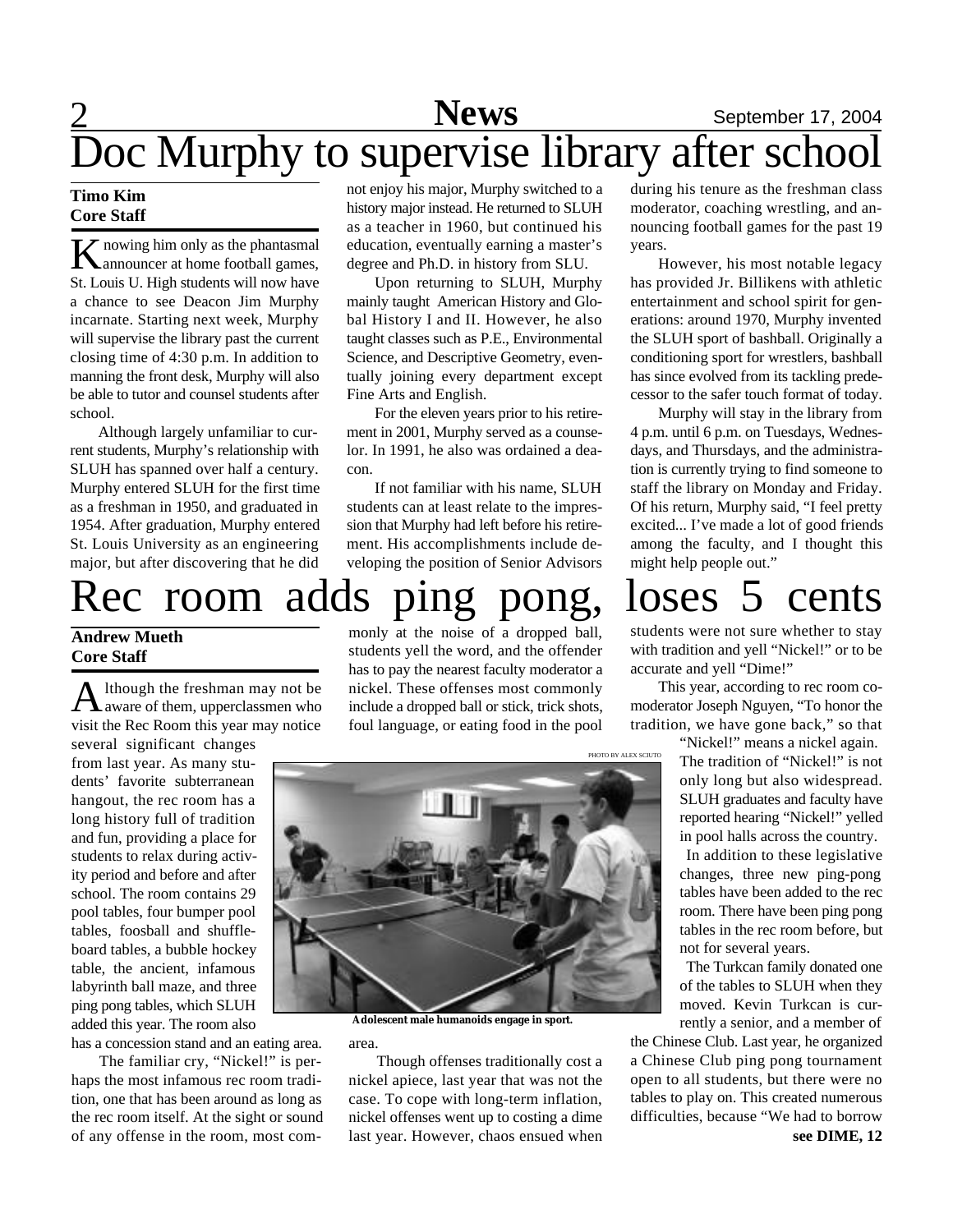## September 17, 2004 **Opinion** 3 **COMMENTARY**

#### **Tim Huether Sports Editor**

In a meeting last Tuesday between MCC athletic directors, the athletic directors decided that a rule adopted long ago will be athletic directors decided that a rule adopted long ago will be reinforced: no MCC cheerleading squads will be allowed to paint themselves at sporting events held at other MCC schools.

The rule was first passed after a Running of the Bills, when scores of Jr. Bills painted themselves blue before running to CBC (at its previous location) for the CBC Tournament. Predictably, when the game had finished, blue paint remained all over CBC's facilities. The ADs then adopted the rule to stop this type of behavior, which purportedly detracts from the host venue more than it adds to the allure of the game.

Although the ADs agreed to reinforce the rule last year, SLUH's athletic director, Dick Wehner, hadn't let the Blue Crew know, so the painting of the Jr. Bills continued. However, after DeSmet's Maroon Platoon and our Blue Crew spilled some paint at CBC during last week's CBC Soccer Tournament, the AD's brought it up again at last Tuesday's meeting.

No crew painted in blue will be allowed to attend athletic events scheduled at Chaminade or CBC this year, or ever, although Wehner hopes to talk to DeSmet about letting our Blue Crew and their Maroon Platoon paint themselves at each others' venues.

## LETTER TO THE EDITOR

To the administration, coaches, players, and fans of SLUH and DeSmet:

I want to truly apologize for an incident which happened at halftime of the SLUH-DeSmet soccer game during Saturday night's game in the CBC Tournament. This is in reference to an announcement made over the public address system telling a group of students on the field "to stop acting like idiots," after they were told to get off the field. This was completely inappropriate and uncalled for. For this I want to express my fullest apology and will assure you that it will not be tolerated and will not happen again. I take full responsibility for being the one who made the comment and assure you that it is something that will never happen again.

Again, please accept my apology and understand that I have the utmost respect for your soccer coaches, soccer programs and your schools, and I truly regret the incident.

Sincerely, J. Scott Brown Director of Athletics, CBC STUCO President Joe Eggleston expressed his disappointment at the ruling, as it takes away from SLUH's and DeSmet's spirit (which feature the only squads sporting paint), but no other schools.

Wehner echoed Eggleston's sentiment; "I think (SLUH's) and DeSmet's cheerleaders bring a lot to our spirit, and I think that some schools, in conference and out of conference, are envious of what that brings to the game and are willing to do anything to discourage full participation by our cheerleaders and fans when we are at their venues."

Wehner continued, "When Blue Crew is in full throat and our fans are pumped up, it definitely gives us a tremendous athletic advantage."

While I see the necessity of such a rule and believe the rule was well-intended, I think the enthusiasm that will be lost at games is invaluable. All Jr. Bills know what a fully active Blue Crew can bring to a game. Our cheering crews should be our most responsible members, and, if careful enough, should not get large amounts of paint on the facilites. I understand that fans should not be allowed to paint, and I understand the reasoning behind the rule. I could even see a scenario in which a cheerleading squad that spills paint must go to the venue and clean it up later. However, the rule excessively takes away from school spirit. Banning paint across the board with no exceptions is drastic and unnecessary.

### BANANAS OF THE WORLD

#### (from 1)

tained students clad in ugly shirts in the theater during activity period. One group from each class competed, and theology teacher Michael Marchlewski, S.J., history teacher Jeff Harrison, S.J., dance teacher Janet Strzelec, and computer teacher Tim Rittenhouse judged the contestants.

A freshman group composed of James Barton, Tyler Schenk, and Dan Behr danced to Michael Jackson's "Smooth Criminal." In the end, however, the freshmen were not smooth enough, and were booed so extensively that STUCO forced them from the stage before the routine ended.

The sophomores came next and more than held their own, performing to "Ninja Rap." Murphy Troy was the energetic star, doing ninja moves throughout the song, accompanied by Peter Zilka and Chris Place.

The junior group of Connor Cole, Matt Meiners, Matt Yoon, and Greg Mantych came out absurdly dressed, as an old pauper, a cowboy riding an ostrich, a king of hearts, and a referee with a large stomach. While these costumes entertained the crowd for a while, uncoordinated and unimpressive dancing soon led to the juniors' demise, as they too were booed from the stage.

In the end, the seniors stole the show. After some technical difficulties, Nelly's "Air Force Ones" came on and seniors Joe Eggleston, Phil Hof, and Tim Rodgers served everyone. The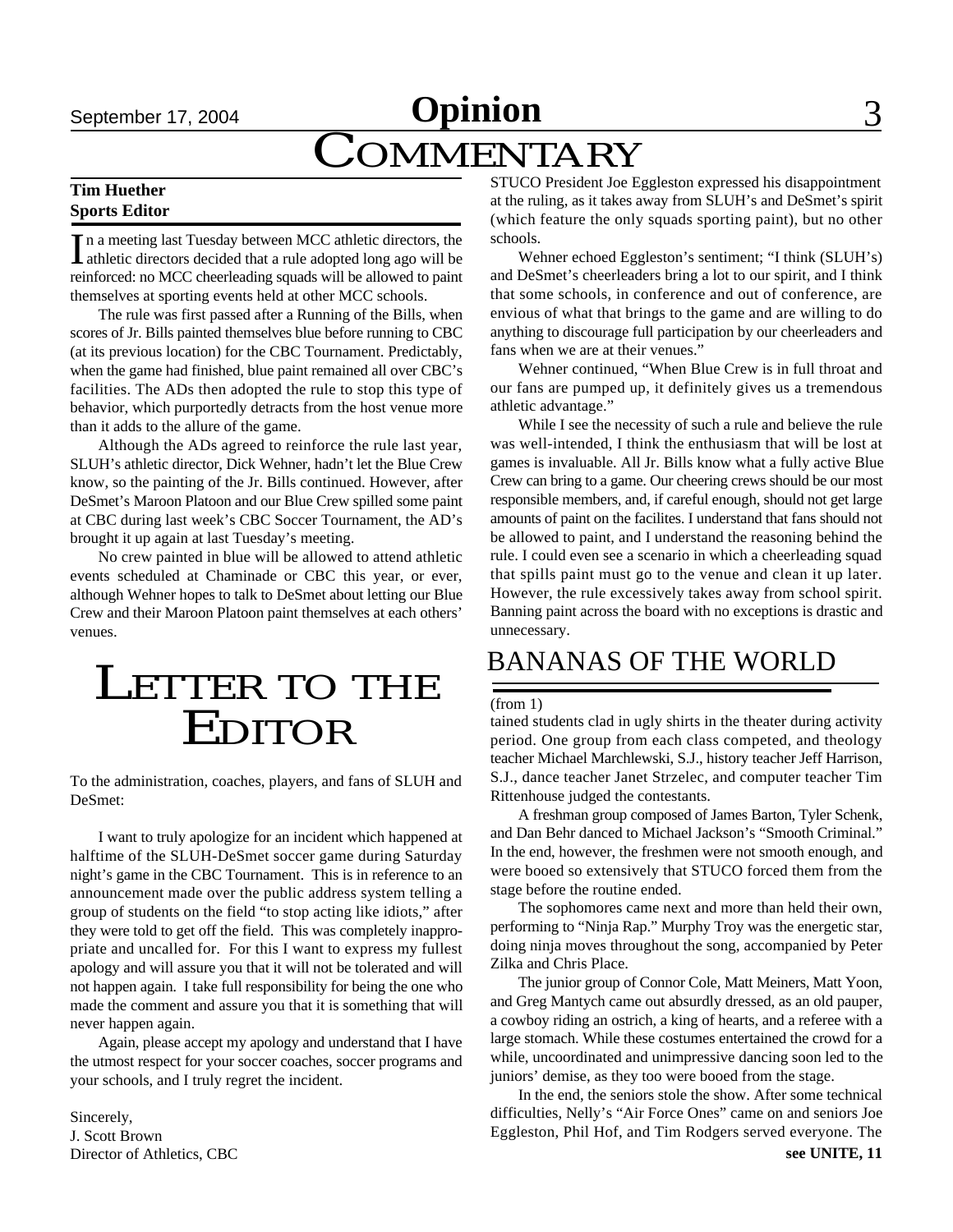## 4 **Sports News** September 17, 2004 FarEastBills trek to China, see Jash and Emma

#### **Jim Santel Reporter**

On June 12, 25 St. Louis U. High<br>students journeyed to China under students journeyed to China under the supervision of SLUH Chinese teacher Dr. Ching-ling Tai, the recently retired Bob Overkamp, and his wife Susan. The group visited eight of China's largest cities: Beijing, Xi'an, Luoyang, Zhenzhou, Nanjing, Suzhou, Hangzhou, and Shanghai. Over the course of the sixteen days, the students visited many of China's famous landmarks, gained new insight into China itself, and received excellent practice speaking Chinese.

 The planning of this trip was a journey unto itself; the group was set to go in early 2003, but because of the SARS outbreak in China, Tai postponed the trip until the end of the '03-'04 school year.

 Tai said that the students enjoyed climbing the Great Wall, which they discussed with great anticipation. They also enjoyed seeing the 6,000 terra cotta soldiers that guard the tomb of Shihuangdi, a

third century B.C. Chinese emperor, located near Xi'an.

 During transit from Beijing to Xi'an, the group encountered its first and only serious hitch when senior Dustin Sump almost missed the group's flight. Another passenger had accidentally taken his passport and ticket onto the plane with him, but "thankfully Mrs. Overkamp went on the plane and got the ticket from (the passenger), and I was able to get on. It was a little scary," recalled Sump.

Fortunately, the remainder of the trip went on without any other serious incidents. Tai stated emphatically that visiting the Nanjing Foreign Languages School, SLUH's sister school in Nanjing, was a high point for everyone. Here, they were reunited with Jash Guo and Emma Liu, the Chinese exchange students who had attended SLUH for the second semester last year.

Tai said that she enjoyed seeing her students bargaining with the locals in the markets, and like true Jr. Billikens, they found some "good buys," she declared.

 More importantly, the bargaining allowed the group to exercise its Chinese speaking skills. According to Tai, many of the Chinese locals were impressed with how well her pupils could speak Mandarin Chinese. "Some of (the locals) could not speak as well as (the students) did in terms of pronunciation," said Tai.

"I wanted them to have a firsthand experience of Chinese culture," Tai said.

"It was very shocking," remembered senior Joe Eggleston, referring to the widespread poverty in China. In addition, Eggleston gained an appreciation for ordinary things. "Now, when I look at the sky, I appreciate the blue sky, because of the pollution (in China), there's grey skies over there all of the time. You never saw a blue sky."

For his part, Sump returned on June 28 armed with newfound understanding of China, its people, and its culture. "(China) is very different from the West. China is definitely a place of a lot of energy, and a lot of excitement."

Marine One Helicopter, the students,

## Bush hobnobs with three sophomores in D.C. *Students greet president as he disembarks*

### **Charles Ullmann Reporter**

O ver the summer, three sophomores<br>flew to Washington, D.C., to get an ver the summer, three sophomores insider tour of the capitol and meet the President during their four-day stay. Sophomores Ray Wagner, Mark Zinn, and Nick Wilhelm were given the opportunity by Mrs. Ann Wagner, who is the Co-chairwoman of the Republican National Committee and Ray's mother, to see Washington, D.C., through the eyes of a politician. Ann provided the boys quartering at the Executive Assistant's town house for their stay.

After departing on Aug. 12, the students took a tour of the West Wing, visiting such rooms in the White House as the Oval Office and the press room. The students also toured various landmarks

including the Capitol building, Washington Monument, and the Lincoln Memorial.

Though they enjoyed all of these things, the

highlight of their trip was greeting President Bush and First Lady Laura Bush on Aug. 14 upon their return from campaigning. As Bush des c e n d e d from the



**The 43rd president of the United States with two Jr. Bills.**

**POURTESY OF MARK ZIN** standing in the rain, welcomed him and soaked in this once-in-a-lifetime experience. Zinn recalled that after Bush exited his helicopter onto the south lawn, he "joked around with us. He talked to Mrs.

Wagner—he knows her and he called her 'Annie Girl."" Afterwards, Bush thanked the students and posed for a picture with them.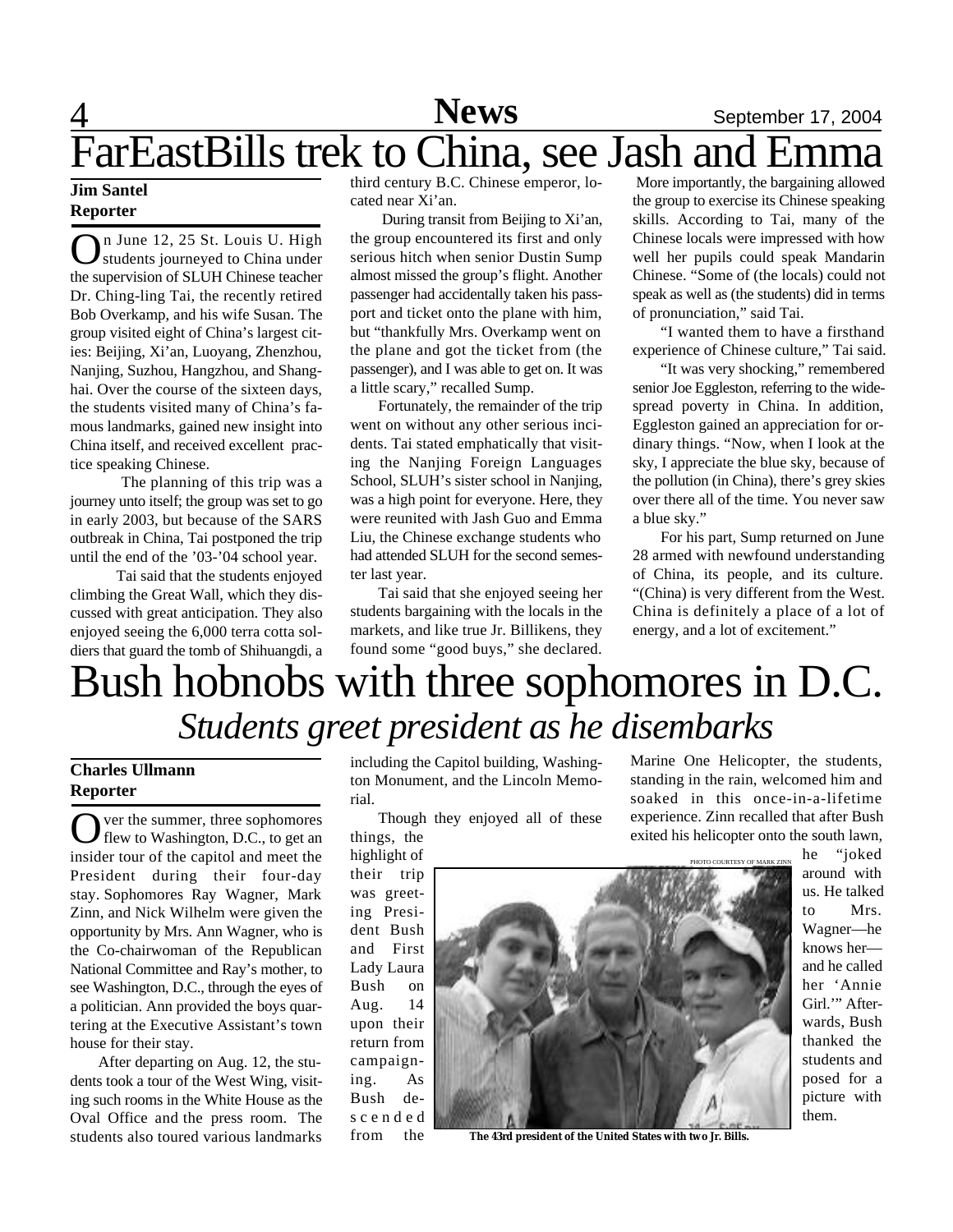### September 17, 2004 **Sports** 5 Footbills lose thriller to Althoff, 28-27 **Sports**

#### **Bryan Glaenzer Reporter**

Let a head if the Jr. Bills lost a heartbreaking game.<br>
The Jr. Bills lost a heartbreaking game. ast Friday on a beautiful fall night, to the Althoff Crusaders. The game could have gone to either team and was decided in the final seconds. As senior captain Dave Klug said, it was a night of "missed opportunites."

The night started off well. Quarterback Matt Behr threw a dazzling 30-yard pass to senior John Warner, who then took it another 60 yards for a touchdown.

Althoff responded with the next two touchdowns, however. Just as painfully, while the agrar-

ian Crusaders were on offense, junior free safety Eric Hunt broke and dislocated his ring finger on his right hand; he left the game for x-rays at half, but will be back in action tonight. Warner and senior Curtis Hoette filled in for the injured Hunt.

Five minutes and thirty seconds into

the second quarter, junior running back Stephen Simmons stepped forward and answered the call with his tell-tale speed on a 44-yard dash that ended in the end zone.



**Junior Paul Chaney (11) sprints upfield behind blocking from senior Curtis Hoette (80).**

However, Althoff countered five minutes later, when quarterback Dale Fink exerted himself with a one-yard pass for a touchdown.

SLUH showed its die-hard spirit when Simmons pounded in a touchdown with only 48.9 seconds left in the second quarter.

In the fourth quarter Simmons showed again why he is a track star, sprinting 85 yards to a touchdown. Tragically, the extra point was blocked by the Althoff de-

> fense, a play that would come back to haunt the Jr. Bills.

A minute and a half later Althoff once again put in a touchdown to take a 28-27 lead.

SLUH nearly scored in the final seconds of the game after Klug stripped the ball from an unwitting running back and linebacker Bobby Schuster recovered the fumble. Sadly, nothing panned out for the Jr. Bills. Rather than occupy

themsleves with what ifs, the Jr.

Bills chose to find the positives from the game, such as Warner's 102 yards receiving and Simmons's 221 yards rushing.

Tonight the Junior Bills take on the Chaminade Red Devils/Red Army/The CCP Red Menace at 7 p.m. at Chaminade.

# Water polo goes 4-1 in two tournaments

#### **Greg Mantych Reporter**

In their eternal quest for the state title,<br>the St. Louis U. High water polo team In their eternal quest for the state title, came out firing earlier this week in the annual Patriot Classic, hosted by Parkway South High School. The SpeedoBills cleared out all competition, beating Lafayette 10-4 on Friday and Marquette (17-3) and Parkway South (4-1) on Saturday.

Aware that Lafayette and Marquette would put up little resistance, SLUH breezed through the first two rounds of the tournament. Senior co-captain Tim Heafner scored five goals against Lafayette, and the entire team dominated by scoring ten goals in the first half against Marquette before the Mustangs could score even a single goal.

However, the team knew that its final opponent of the tournament, Parkway South, would not be as easy to suppress. After several failed SLUH attempts on

goal in the first quarter, a Parkway South shot slipped past the Jr. Bills' defense, sending the team into the second quarter with a murderous desire for revenge.

Halfway into the second quarter, Heafner sniped two consecutive goals. Going into the second half up 3-1, the PoloBills did not look back.

"We jumped into the lead," said Heafner, "because we had better ball handlers. That's what it comes down to."

With the lead secured by a third quarter goal from senior Kevin O'Neill, the team finished off the Patriots and their tournament by winning 4-1.

Immediately after finishing the Parkway South tournament, the water polo team jumped into another one on Monday, the Varsity Conference Tournament. Seeded second in the tournment, behind rival MICDS, the BaudBills played their first game against Parkway South. Having just beaten them two days earlier, the team had good expectations.

"We all knew they were a good team,"

admitted senior goalie Rick Bettger, "so we would have to play hard."

The game started out almost identically to their meeting two days earlier with an early Parkway South goal in the first quarter putting the Jr. Bills down 1-0. The team knew they would have to retaliate with the same intensity as before.

Less than 30 seconds into the second quarter, Heafner planted a shot in the back of the goal to tie the score at 1-1. The game would remain tied until the second half.

After a halftime rest, the PoloBills set their gears on high, with Heafner pounding in back to back goals. The SpeedoBills finally eliminated the Patriots 7-2 after fourth quarter goals from senior co-captain Tim Szewczyk and junior Ben Favier.

The water polo team has thrived this year in the late periods of the game, whereas most teams grow fatigued.

**see TREADS, 7** "Once we tire them out and convince ourselves to play hard," said Coach Paul Baudendistel, "we are as good as any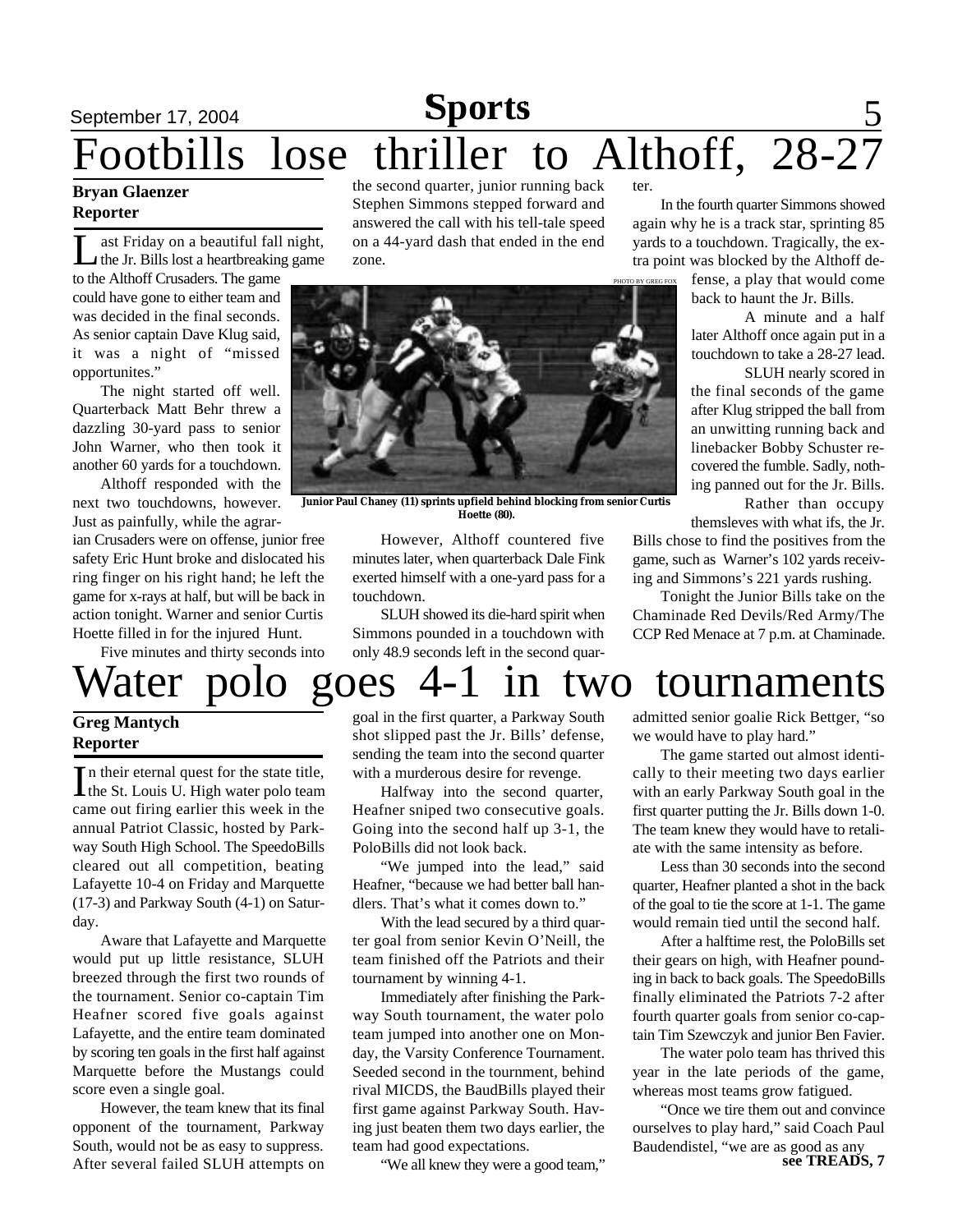### $\underline{6}$ **Sports** September 17, 2004 Harrierbills dominate McCluer

#### **Henry Samson Reporter**

Last Saturday, fresh off a blowout<br>
opening race at First Capitol, the ast Saturday, fresh off a blowout cross country team gained momentum by emerging victorious from a field that consisted of well over 30 schools. A win is a win, but it is even better when it shows a team's strength. St. Louis U. High finished with 52 points, 40 points better than Parkway South's second place of 92.

Competing against a strong field that contained not only state cross country champion Tim Cornell, but also the 3200-meter track champion from Marquette, Garret Jeffries, SLUH ran smart and finished hard.

Interestingly, this race allowed for nine varsity competitors from each team, which worked out to SLUH's advantage. As coach Tim Chik said, "We're deep. I'm excited because this team has the best chance to win a race like state that we've had in a long time. I'm also glad to see our numbers 3, 4, 5, and 6 men

#### **Andrew Schroeder Reporter**

Coming off a tough loss to CBC last<br>Thursday, the Jr. Bill soccer team **Noming off a tough loss to CBC last** looked to get back into the win column in both its final game of the CBC tournament against "the other Jesuit school" last Saturday and the match with Fort Zumwalt South on Tuesday. The games proved to be two tough matches as the Soccerbills tied DeSmet and lost to Fort Zumwalt South.

The team's misfortune continued Tuesday night when a freak accident resulted in sophomore forward Rusty Brooks breaking his leg at practice. The team was playing a five-on-five game when another player fell on top of Brooks' shin, which cracked under the weight. Brooks was taken to Children's Hospital by ambulance and underwent surgery on Wednesday to put a metal rod in his leg.

Although Brooks is out for the sea-

already show they are capable of reaching the 17 minute barrier."

Once again junior Ben Murphy-Baum and senior Charlie Samson, along with spotlight returnee senior Alex Muntges, covered the leaders through the first mile. Although Samson eventually fell off the pace, Muntges and Murphy-Baum each provided strong finishes for the Bills, placing 5th and 6th with times of 16:42 and 16:45, respectively.

Said Muntges, "I was just happy to be out in competition. This was really my first race in about a year, and it was good to get the feel of anaerobic running for a change."

Murphy-Baum echoed those words and added, "I'm hoping to go out fast next week again at Rim Rock. Hopefully, I'll be able to run a 16:30, give or take a few seconds."

These two have already shown enormous potential early in the season and will provide the foundation of the team's strength come post season.

Junior Mike Jonagan and senior Dan Meier finished with admirable times as well. Jonagan's 17:06 earned 12th place and Meier's 17:07 captured 13th. "I'm kicking it home," said a bewildered Meier, "and suddenly I look to my left and barely see this huge head leaning me out at the line. But I knew it was Jonagan, so it was all right."

Junior Drew Kaiser also ran a superb race, chopping 13 seconds off his previous race to finish in 17:15 for 15th place overall. Seniors Joe Carlson and Matt Dirnbeck ran together at 17:21 and 17:23, finishing sixth and seventh on the team, respectively, and in 17th and 20th place overall. Samson, who had run with the leaders early, learned the price of a risk the hard way: "My legs felt heavier than a junkyard vista cruiser."

**see GO X-CRAZY, 7** The varsity team was not the only group from SLUH that had a "spectacular day," said head coach Jim Linhares. The JV squad showed how tough they were by sweeping the race through seven positions. A CBC runner edged his way into 8th place, but otherwise, SLUH packed 10 runners in the top 12 spots in the race a feat which, up until that point, had been

# onaldobills go  $0-1-1$  in scoreless

son, the doctors said that his leg will be stronger than it was before for next season.

Along with Brooks' absence, Brent Zang will be out for the next two games due to a groin injury. However, it doesn't appear to be too serious, and he should be back on the field sometime next week.

Last Saturday at the CBC tournament, DeSmet came out firing in the first half with a couple of quick shots on their first possession. However, the Jr. Bills retaliated by working the ball downfield and keeping it in DeSmet's end of the field for the better part of the next ten minutes. They took some rips at the net, but DeSmet's tough defense and goalkeeping kept the Jr. Bills out of the net.

With about ten minutes left to play in the first half, the tide began to turn. DeSmet carried the ball into Jr. Bill territory and began to work on the U. High defense. Senior goalkeeper Wyatt Woods showed off his agility with an amazing kick-save, stopping a DeSmet forward streaking down the field on a breakaway. The Jr. Bill faithful praised the effort with chants of "Holy moly, we love our goalie!"

Woods led the defense with a couple more clutch saves, refusing to yield a goal. Time expired in the first half, and the match was scoreless going into the break.

Picking up in the second half right where they left off, the Spartans resumed assaulting the SLUH backfield. Fortunately, the Jr. Bills did not skip a beat coming out of the half, and they were ready for everything DeSmet had to bring. The impenetrable forest of Woods stopped a two-on-one attack, then followed that up by punching a Spartan shot up and over the goal with authority.

Much like the first half, SLUH gradually moved the ball out of their zone and took their shots at the Spartan defense. But they, like the Spartan offense, could not find the back of the net, and the defensively-dominated match ended in a 0-0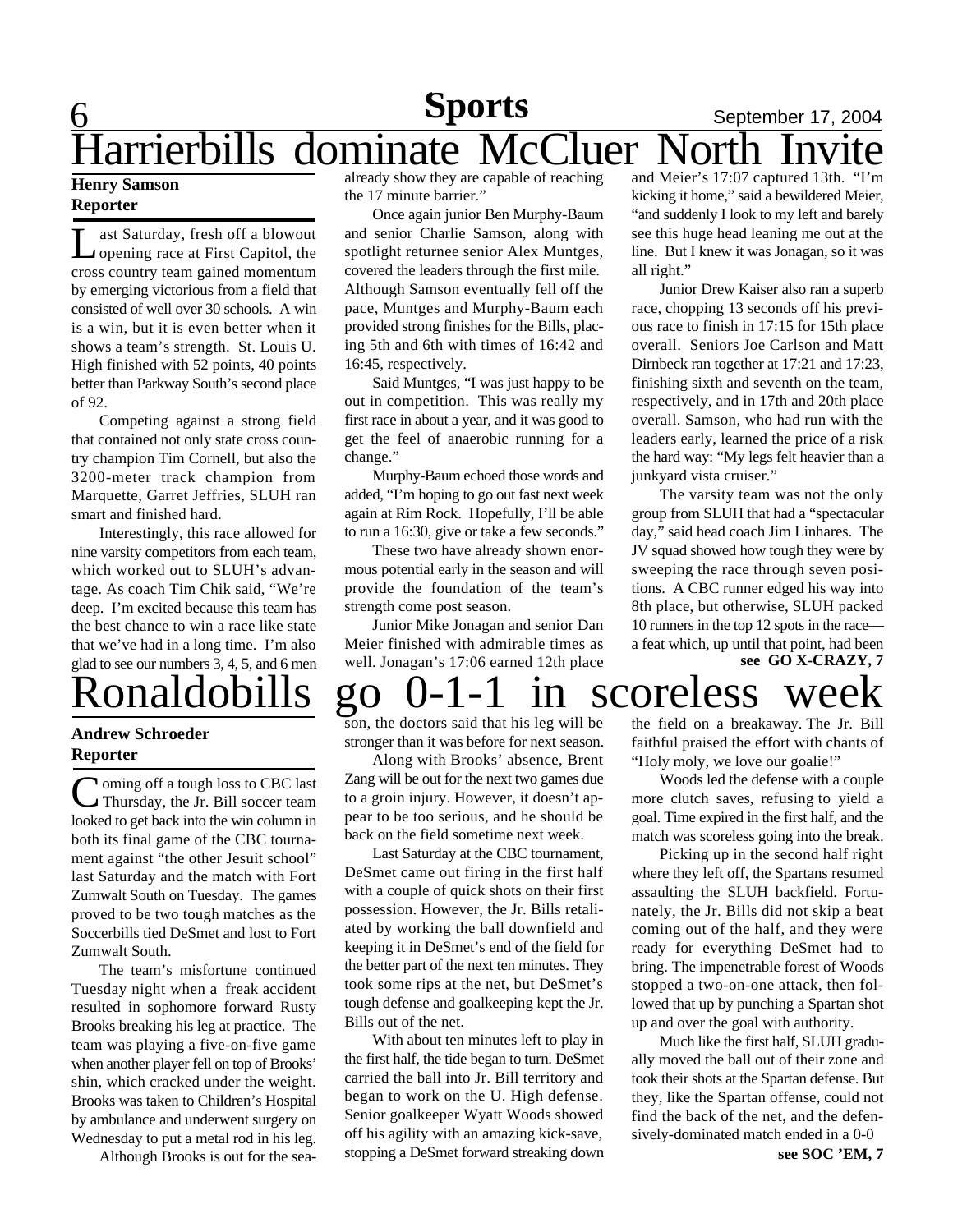### SOC 'EM

#### (from 6)

tie.

Head coach Charlie Martel noted after the game that it was "tough to get past (the DeSmet defense)." He believed the team played pretty well and that they got "the result they expected" going into the game.

With the CBC tournament behind them, the Fifabills got back to their regular season schedule with a game at home against Fort Zumwalt South on Monday night. The Bulldogs were 4-0 coming into the game and proved to be quite a test for the Soccerbills.

The Jr. Bills dominated almost the entire first half, led by senior midfielder Paul Eschen's barrage of shots directed at the Bulldog goalie who, according to Martel, was "by far the best we've seen this year." The star Zumwalt South goalkeeper held SLUH scoreless and seemed to be a step ahead of the Jr. Bill forwards as he sucked in almost every cross, corner

### TREADS

#### (from 5)

one."

Also notable were the outstanding defensive efforts made by the team.

"Holding a team like Parkway South to so few goals is quite an accomplishment," said Szewczyk, "and a lot of that can be attributed to Rick's goalkeeping."

Bettger, playing the entire game, had an amazing 18 saves in front of the net while only allowing two shots past him.

In the next round of tournament play, the Jr. Bills faced the competent Chaminade team.

Chaminade took an early lead, scoring three unanswered goals in the second quarter to take a 5-2 lead into halftime.

Throughout the second half, the two teams steadily exchanged goals, as any Chaminade goal would be quickly answered with a SLUH shot.

With one minute left in the fourth quarter and Chaminade leading 7-6, the kick, and junior Tom Irvin throw-in (which serves as well as any corner kick.)

The only goal of the game was scored by Fort Zumwalt South on one of their few trips to the SLUH end of the field. With about 5:30 left in the first half, a putback after a corner kick from the near side of the field was unfortunately punched right to the feet of a Bulldog forward by Woods. The goal seemed to deflate the Jr. Bills, as they never recovered from the deficit. They appeared sluggish throughout the second half and only fired three shots in what became more of a midfield battle. They went on to drop the game, 1-  $\theta$ .

Winless in their last three outings with an overall record of 4-2-1, Martel promised that "(The team) will work through it."

Come out and support the Soccerbills as they look to get back on track this Saturday against St. Dominic at 7:00 p.m. in the SLUH Stadium.

Red Devils snuck in two quick goals.

Unfortunately, the game ended before the Jr. Bills had a chance to avenge these points and dropped the game, 9-6.

"We really needed to play more aggressive," claimed Baudendistel. "We didn't have enough patience on offense."

The loss could be contributed to both offensive and defensive failures.

"I just don't think we came ready to play," said Bettger. "The other team started the game all fired up."

However, Szewczyk offered optimistic thoughts towards the future, saying, "We made defensive mistakes and let their good players shoot, but it is still the beginning of the season and we have a lot more to go."

For all those interested in watching an intense match in the water, come see the SLUH water polo team continue its promising season when they face John Burroughs this Saturday at Lafayette.

## GO X-CRAZY

#### (from 6)

inconceivable. They hope to count on this depth this weekend as the second seven make the trip to Lawrence, Kansas, leaving the rest to fight the field in the normal varsity and junior varsity races at Sioux Passage.

The freshmen harriers also opened up their season with a bang at McCluer North. Chris Murphy and Stephen Schummacher placed in the top ten and led the team to victory in the annually competitive race. About the race, Chik commented, "The freshmen were fun. They've reloaded our gun for future years with this win."

This weekend is unique for the cross country team. For the first time, the top 14 runners will be traversing the state of Missouri to run at the Rim Rock Invitational in Lawrence, Kansas. This is a big regional meet with a lot of fierce in-state and out-of-state competition. A good race there will most certainly put the SLUH cross country program on a different level.

Said Chik, "We're all really excited to compete with the best teams in the region. But more importantly, we are ready. There is no reason to make the trip without having the intention to win the race, which I believe is well within our reach."

While the top 14 are racing the flats of Kansas, the rest of the team will be tackling the hills at Sioux Passage, including the infamous Manmaker.

Fr. Marco will address the Sodality of Mary at the beginning of their weekly Rosary on Thursday, September 23, 2004. All are invited to come to this important meeting.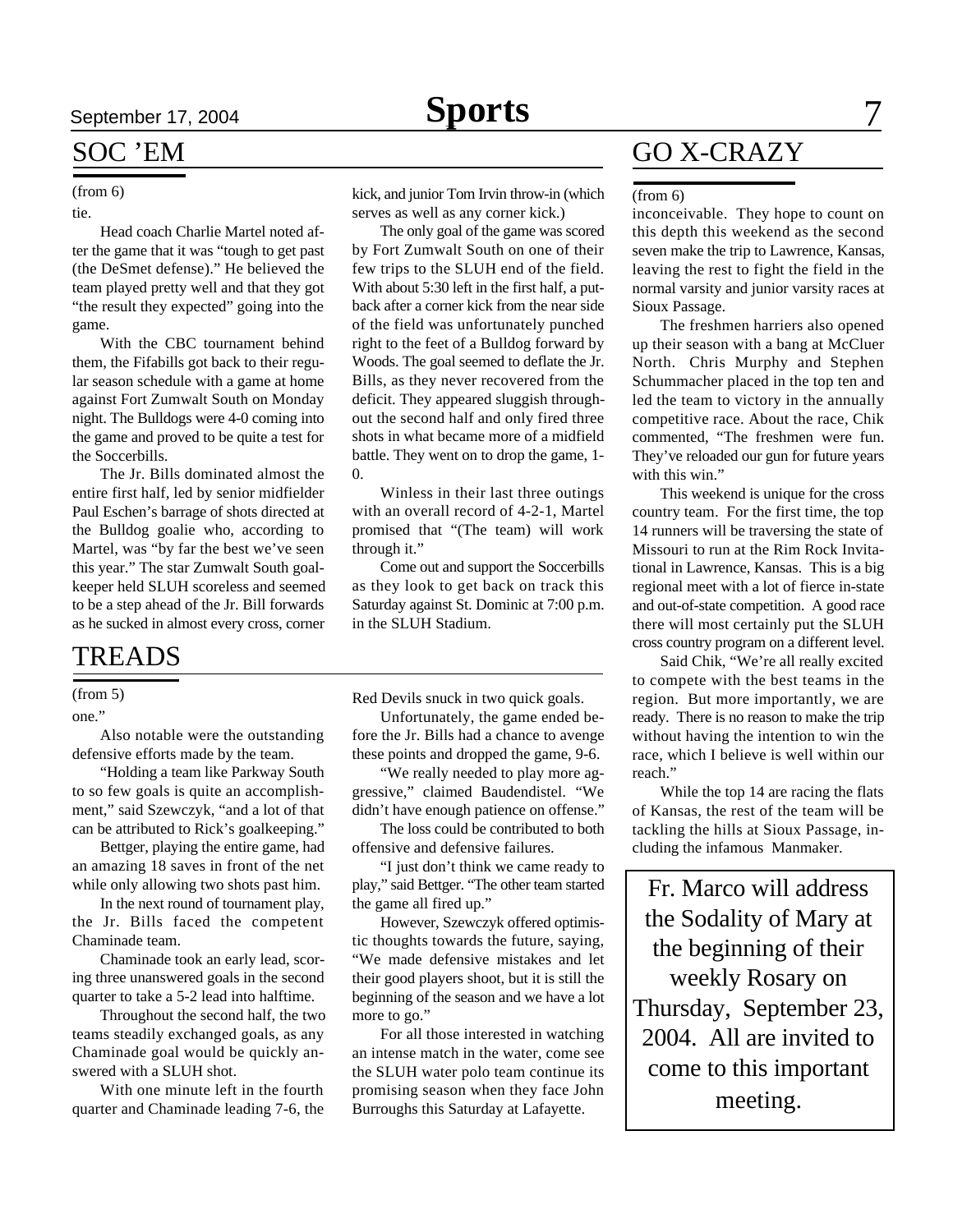# Indecision 2004: Latin style

#### **Dustin Sump Reporter**

8

**L** ast Friday in the Cafeteria, SLUH's<br>Latin Club had its traditional candyast Friday in the Cafeteria, SLUH's filled election to kick off the year's events. In the back of the cafeteria, club members elected two officers for each position, which seniors largely filled. According to moderator Mary Lee McConaghy, Ph. D., "this year's senior class is really powerful in the club."

The tradition of the candidates bribing voters, especially underclassman voters, continued, although changes in the process seemed to make the election less corrupt. As in years past, the candidates were allowed to attempt to sway voters' minds, generally with sweets, before the voters actually got the ballots. However, once students had their ballots in hand,

### KUHI

#### (from 1)

themselves in the Broadcasting club's new home, M125.

Work was done to M125 over the summer, the new home of KUHI-TV Channel 39, to prepare the space for a studio. Because of the large amount of power needed for the equipment, three new 15-amp circuits were installed. Outlets were placed in the ceiling and light racks were also installed on the ceiling. Also, an outlet for the closed-captioning system was moved to the other side of the room because of its inconvenience in the studio set-up.

During the summer months, the club used funds from a Vision 2000 allocation and a federal grant to purchase the needed equipment for the studio. They acquired an editing desktop, two digital cameras, tripods and dollies, a soundboard, lavaliere microphones, a handheld microphone, lighting, and various other necessary accessories. The total cost of the equipment was approximately \$14,555, with approximately \$8,000 coming from the Vision 2000 allocation and more than \$6,000 used from the federal technology

they were not allowed further influence from the candidates, since last year people were going around changing their votes as different candidates bribed them to do so.

"It reached the point it was beyond chaos (and) we tried to prevent that," said Doc McConaghy.

According to newly elected Quaestor Greg Fox, it was "a lot less corrupt than in years past," although Fox has a vested interest in making such a claim.

The Latin Club's activities consist of its annual club T-shirt, organizing the club toga party with local girls' schools, and the climax of representing SLUH at the Latin convention in Columbia Missouri in the spring.

A new feature this year will be the club's website which can be found at http://www.sluh.org/Latin\_Club/ Home.html.

grant.

Since the school year started, O'Neil has worked hard at recruiting interested students and getting the room fully prepared. On Saturday, Sept. 11, club members met SLUH to get some work done on the studio. They spent several hours painting, organizing, and constructing to make the space resemble a T.V. studio.

All this preparation is leading up to one thing: putting a broadcast onto the airwaves of SLUH. The first broadcast is Sept. 24. However, if that doesn't come to fruition, they "will have something on by October," according to O'Neil. They plan initially to have a live broadcast on Mondays during homeroom and put out a taped show during activity period on Fridays, to avoid interfering with the *Prep News'* release in the morning.

"We will need to put out a good broadcast on Fridays to gain an audience because students have other things going on during activity period," said O'Neil. "We don't want the broadcasts to become a distraction to other matters that go on in homeroom and activity period."

During the periods of broadcast, the

| <b>LATIN CLUB</b><br><b>ELECTION RESULTS</b>                            |
|-------------------------------------------------------------------------|
| <b>Consuls (Presidents):</b><br>Andrew Conner<br>Charles Ullmann        |
| Praetors (Vice Presidents):<br>Andrew Schaeperkoetter<br>Andrew Winkler |
| Quaestors (Treasurers):<br>Greg Fox<br>Neil Barron                      |
| <b>Aediles (Entertainment</b>                                           |

Officers):

Henry Samson Mike Jonagan

show would replace the scrolling announcements.

The broadcasts will be 5-7 minutes long with various segments ranging from 30 seconds to 1 minute. Each broadcast will have three main areas of coverage: news, special interest, and sports. During each broadcast, taped segments will be shown from events outside of school. "During main events outside of school we would like to have a camera crew there to get some footage," said O'Neil.

"Ideally, I would like to get it to the point where we are capable to putting out a show every day," O'Neil said. "Ultimately, it depends on how well the broadcasts are received by the communities."

The club will be selecting students today to fill the positions necessary to run a good broadcast.

Schenkenberg looks forward to the Broadcasting Club's premiere Friday, saying, "I think video is an interesting art. Media literacy and understanding how media speaks and what messages it's conveying is an important thing for young people today."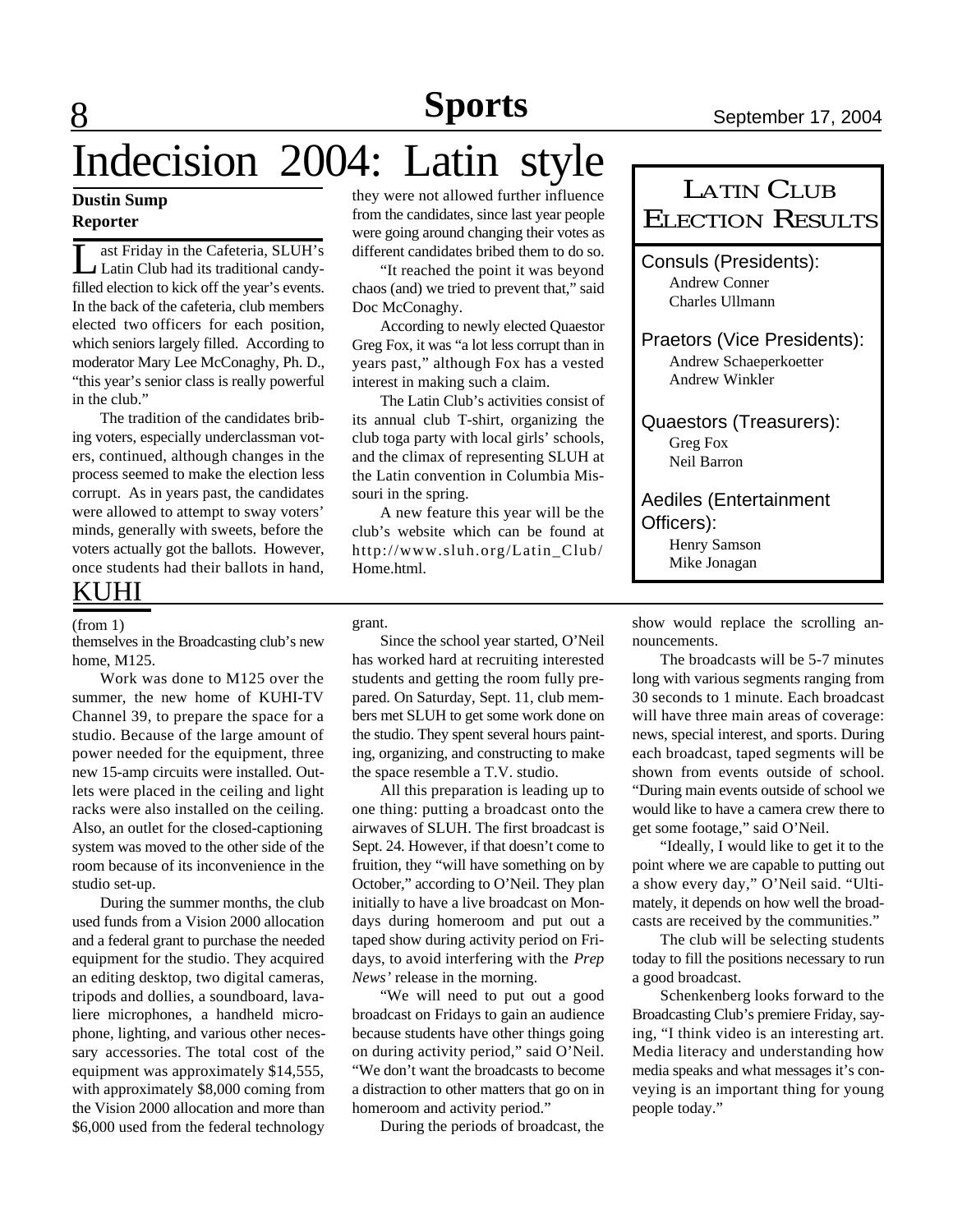## **September 17, 2004 Feature** 9 Half a world away: Chaney in Afghanistan Along with commanding a group of 15 soldiers, Chaney com-

Headquarters.

Chaney said.

#### **Alex Sciuto Assistant Editor**

*Editor's note: Quotes from Major Paul Chaney were taken from three sources: an e-mail interview conducted with Chaney and a one week and one month update, sent by Chaney to his family and friends, and forwarded to the* Prep News*. Chaney gave permission for the* Prep News *to use quotes from his updates.*

Between the once great King's and Queen's palaces on the outskirts of Kabul, Afghanistan stands a Canadian military base camp, Camp Julien. Within Camp Julien, in B-hut, a television flickers, displaying the third quarter of the St. Louis U. High football team's first game against Parkway South. Major Paul Chaney sits and watches his son, junior Paul Chaney Jr., tackle a

Parkway South player, helping SLUH to a 20-17 win.

Chaney, who as a civilian works for the Glaxo Pharmaceutical Company, left St. Louis on June 11 for a 12- to 18-month deployment in Afghanistan as part of the Missouri Army National Guard. In Afghanistan, Chaney serves as an Embedded Team Trainer for the Afghan National Army (ANA), and he is the team chief of the Missouri Army National



**Chaney (right) and his interpreter at 6600 feet in Afghanistan.**

Guard soldiers deployed with him. Besides Paul Jr., Chaney left behind his wife, Susan, and his younger daugher, Peyton.

When Chaney learned of his imminent departure to Afghanistan, he bought a DVD burner so that, besides seeing videos of his family, he would be able to watch his son play football. "He really focuses on (Paul Jr.'s) sports," Chaney's wife Susan said. As of today, Chaney has served 43 days of his year-long deployment.

While his heart points to St. Louis, a series of flights and transfers brought Chaney to Afghanistan. But before Chaney, a 21-year veteran of the Guard, ever flew to Afghanistan, he first had to train at Camp Atterberry in Edinburgh, Indiana, 30 miles south of Indianapolis. Leaving St. Louis on June 11, Chaney trained for two months in Indiana, learning about basic soldier skills such as marksmanship, navigation, and nuclear, biological, and chemical training, as well as skills specific to his mission training the ANA.

After Atterberry, he traveled to Germany, then to Kyrgyzstan. From Kyrgyzstan, Chaney flew for two hours in a C-130 military plane before finally landing at Kabul International Airport on Aug. 9.

Duties in Afghanistan keep Chaney busy on the ground.

other building.

Chaney needs to fear not only vehicles, but also land mines. Throughout Afghanistan, the former Soviet Union planted millions of landmines. "Drivers know better than to steer off the road," he said.

Three Afghan beggars have given Chaney a wealth of help and information. "Our best intelligence source is whether the three Afghan beggars are in their designated locations daily. Sources have told us if we reach downtown and do not see the three guys that we see daily begging that something is up and for us to get the heck out of there."

Chaney gave one of the three beggars a one dollar bill, equivalent to 47 to 50 afghanis. "When it only costs \$2 AF to ride the bus or \$10 AF for some food etc... then I know that we made his day and hopefully maintained our safety," Chaney said.

Living in Afghanistan has given Chaney a different view of life than what he was used to in the United States. Chaney called the ANA's barracks "far worse than any urban neglected ghetto that I have ever seen." Of Kabul, Chaney said, "It is the worst sanitary conditions I have ever seen."

mands the Combat Service Support Battalion of the ANA. The Battalion contains 278 soldiers divided into five companies: Medical, Transportation, Maintenance, Communications, and

The Combat Service Support Battalion is trying to form the ANA into a well-trained fighting unit. Because Afghanistan is still just beginning to form its military, Chaney's main job has been to begin to transform the ragtag soldiers into a fighting unit. "We have started out with the basics and will build upon that,"

Chaney's battalion has many more responsibilities than training the ANA. The battalion also provides secondary protection for the palace of the Afghan president, Hamid Karzai. The

> palace also functions as the headquarters for the ANA.

Even though major fighting has mostly ceased, Afghanistan is still a dangerous place. On Aug. 13, a vehicle from Chaney's convoy broke down in downtown Kabul. "It was a brief moment where all involved were tense," Chaney said.

Chaney had good reason to be tense. In the first month he has been stationed in Afghanistan, one IED (Improvised Explosive Device) car bomb detonated very near the presidential palace and Chaney's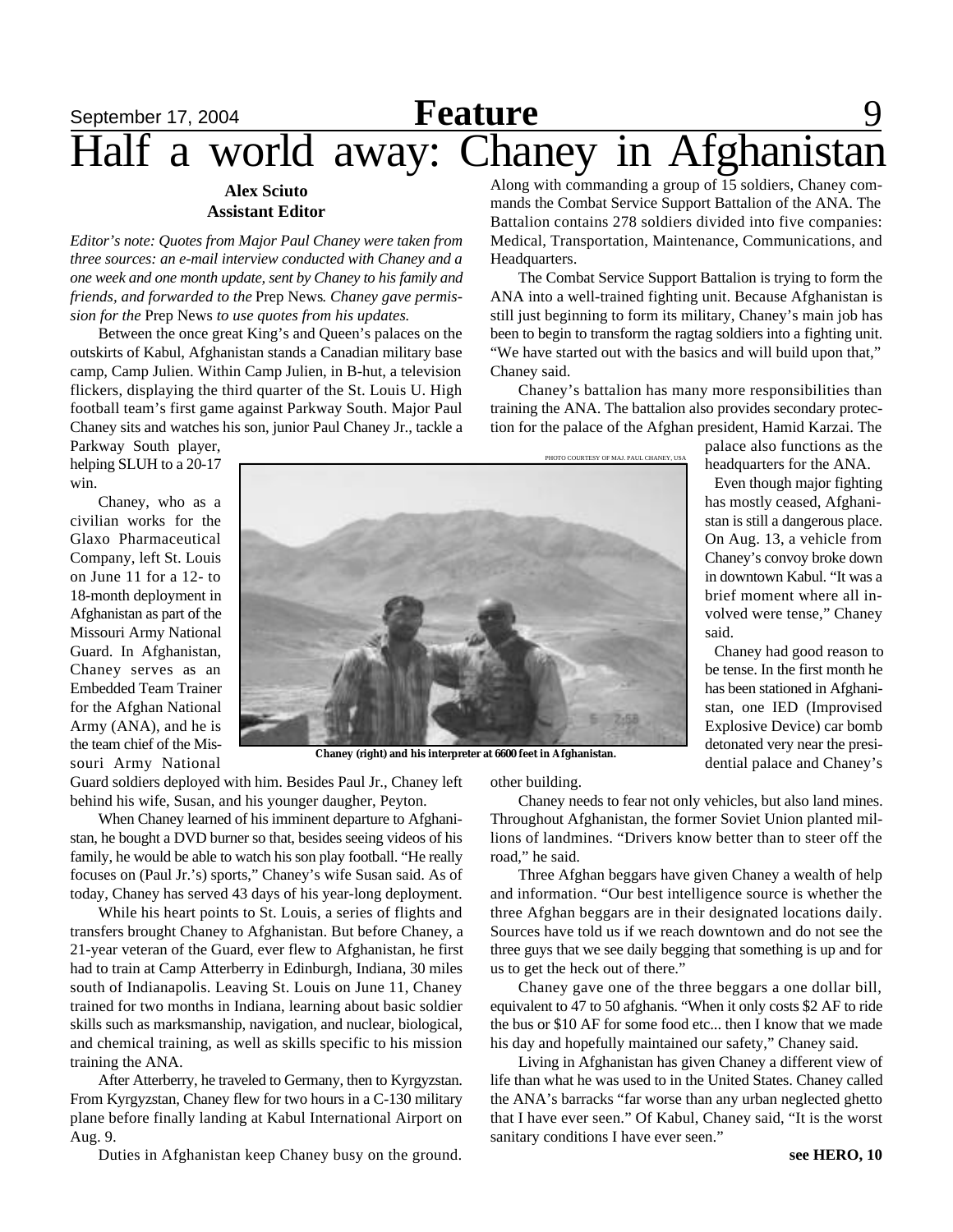For Chaney's wife

# **HERO**

#### (from 9)

Although similarities between St. Louis and Kabul are few,

around the world could experience the pain and suffering of the people of Afghanistan, then we would have more people that would be grateful for what they do have, especially in America."

Chaney noticed the importance of religion as a common characteristic. Both Afghanistan and St. Louis take religion very seriously, Chaney said. Cultural differences are the greatest impediment for communication with Afghanis, according to Chaney. "The language barrier is not what I am referring to. Within different cultures there are norms and beliefs in ways of doing things," Chaney said.

One of the positive aspects of the United States' commitment to Afghanistan is the increase in the standard of living of Afghanis. "I have seen schools completed, I have seen medical teams deploy into the

desert and set up clinics to help the people that don't have access to these services," he said. Because of the emphasis on rebuilding, Chaney thinks that most Afghanis appreciate the American presence. "The (United States) military understands that our role is to rebuild them into a self-reliant (state) able to defeat terrorists that seek to destroy the framework that is being established."

While progress continues in Afghanistan, Chaney sees two main obstacles to establishing democracy there. For strong democracy, Afghanistan needs stable elections—the next one is slated for October 9—and an economic base to foster business and education.

While Chaney has been busy in Afghanistan, he has also focused much of his thoughts and time on his family. "(Being separated from my family) is one of the hardest things I have had to deal with in my life.... To compare the difficulty, I would say it is as hard as learning trigonometry in

the first grade," Chaney said. To ease the separation, Chaney has e-mailed his family every day and, less regularly, used satellite phones to talk with his family.

A seeming contradiction, separation from his family and friends has brought him much closer to his family and friends. "Without the support of family and friends, this journey would seem like an eternity," Chaney said. Not only has the deployment brought Chaney closer to his family, but also to God. "It has strengthened my faith and belief in God and makes me proud to be an American where I have opportunities that currently do not



Susan, having her husband halfway across the world in a war-torn country has been very difficult. "The day (Paul) received the orders, my world fell apart," Susan said. Even though Chaney served in Operation Desert Storm, the situation for his second extended deployment is very different. In 1990, Susan was still attending college. "I didn't have the responsibilities I have now," Susan said. Also Chaney spent only nine months in Saudi Arabia. He will stay in Afghanistan for a minimum of a

**Major Chaney's living area.**

year, and possibly 18 months.

"(Susan) has been taking this pretty well. She knows she has to fill in. She's been doing a very good job," Paul Jr. said.

5.04

The biggest difference between Desert Storm and Afghanistan must be that the Chaneys now have two children, Paul Jr. and their daughter Peyton.



**Major Chaney's living area.**

"I remember coming home from school last May, and he told me (about his leaving), and I just went into the house and thought about it. I just went into the house and thought about how it would be different with him gone," Paul Jr. said.

"When he left I thought about it pretty much every day, but now I talk to him constantly, and it's not so bad." According to his mom, Paul Jr. has been taking the change very well. With his father in Afghanistan, Paul has taken on more responsibilities, and has grown more mature. "I try to make sure

everything's all right around the house," Paul said.

For Paul, SLUH football games are the events where he most acutely notices his father's absence. Standing behind the home bench on the track, pressed up against the yellow nylon rope, Chaney would watch the games and cheer on his son. "Every time I came off the field, he had advice for me," Paul said.

"When he left, my respect for him grew. He knew what he had to do. I always thought he was a hero, but he really is one," said Paul Jr.

PHOTO COURTESY OF MAJ. PAUL CHANEY, USA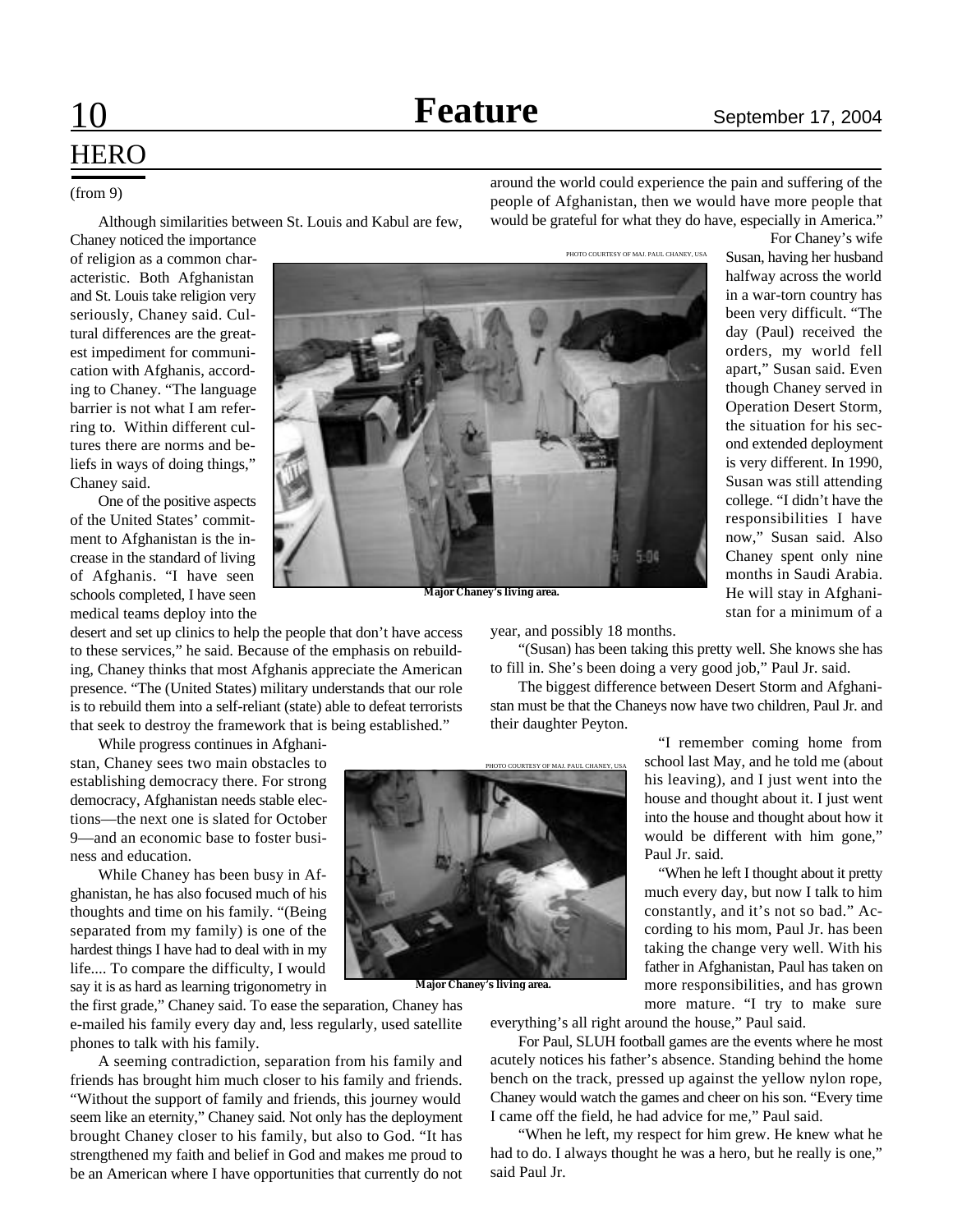## **S**eptember 17, 2004 **News** 11

### UNITE

#### (from 3)

punctuation mark to the performance came when Chris Cahill appeared from behind the curtain, mid-song, dressed in a hot pink jump suit. Cahill proceeded to moonwalk and breakdance for the remainder of the song, and stole the show.

Spirit Week continued on Wednesday with the Crazy Dress contest. Students from all classes took their turns to demonstrate their creativity up on stage in the theater. Judges eliminated two of the four class champions (picked by the judges and the students) in the second round. In the finals, SLUH's craziest dresser was

was cut off; the second freshman, Pat Probst earned a standing ovation and 29.7 points.

A sophomore quintet put on the worst show of the day to the theme from "Arthur." Barton noted that the group would have been stoned if they had sung the way they did 2,000 years ago.

An a capella performance by junior Mike Moramarco followed. The crowd disliked the unaccompanied performance at first, but the boos turned to cheers as he sang a rendition of "Alleluia." Despite a few wisecracks from the judges, the solo received

> 2 4 . 6 points. The highlight of the competition inv o l v e d juniors M a t t Wacker, Z a c h Weiss,



picked by applause.

Atheltic Director Dick Wehner, social studies teacher Brock Kesterson, math teacher Kate Thaman, and art teacher John Mueller had a veritible plethora of outrageously crazy costumes and outfits to choose from. Among others, the judges liked freshman Duct Tape Man, sophomore Tights Man, junior Dan Finucane as Post-It note man, and senior Mark Zurline as Mr. Wehner's 8th grade son. In the end, the Nerd won his second title in a row with Post-It Note man coming in a close second.

Junior Billy Idol was the Spirit Week event of the day on Thursday. Students from each class took their turns on stage, earning (or in one case losing) points from the four celebrity judges, Father "Rapper" Michael Marchlewski, S.J., and teachers Joseph Koestner, Dave "John Elway" Barton, and Dick Wehner.

STUCO selected two freshmen out of the four who signed up to compete. The audience booed the first singer until he

Brian Hartwig, Mike Bannister, and Dan Winkler in a thrilling serenade to math teacher Kate Thaman. The crowd rewarded the stellar performance with a huge standing ovation. The judges were also impressed, save Barton, who took off points for objectification of women, giving the juniors 31 points.

The seniors had a lot to live up to from the start after the juniors left the stage. Unfortunately, a duet by Erik Sardina and Marty Wilhelm, who went shirtless, picked up only 22.5 points plus boos from the disappointed audience.

The juniors took the Jr. Billy Idol competition with an exaggerated score of 57.25 points, but many Jr. Bills are wondering how many of those points are only because of Thaman.

Spirit Week 2004 will come to a close today with the always exciting Wet Billies competition. While the school takes part in Blue and White Day, only two students from each class will take part in the popular event.

## PARDON ME

#### (from 1)

fed the leaky stove in the Currigan Room. The workers attached devices to several gas pipes so that any escaping fluid would create visible bubbles on the detector. These devices alerted maintenance employees to several small leaks in the same pipe that fueled the problematic stove. The employees also checked SLUH's cafeteria, but they found no holes.

Once the maintenance workers discovered the seepages, they had Corrigan, the company that was already installing a new HVAC unit to heat and cool the Jesuit wing, begin a project that would reinforce the tube that carries gas through the basement and to the stove in the Currigan Room.

The project involved inserting copper lining inside the current gas tubes before sealing the joints by soldering them with silver on Monday. Corrigan started and finished Wednesday morning. The gas line in that section of SLUH, which fueled the stove and friers in the Currigan room and a gas drier in the basement, had to remain closed during the repairs. Because of the availability of Corrigan's service, the Currigan Room lacked fuel for significantly less time than it would have under normal conditions. Zarrick has not yet received the cost of the repairs.

Neither Laclede nor SLUH employees ever identified a cause, but Maintenance Director Ray Manker suggested that "when people work down there they cause a lot of vibration on the boards. Maybe that led to the leaks."

He also suggested another cause may have been that the pipes were just old. No side effects from the leaks have surfaced yet, and Manker claimed, "We don't know how long (the pipes) were leaking."

He then asserted, "It was never dangerous. They were just pinhole leaks it was such a minute amount of gas that you couldn't smell anything."

Word o' the Day occipital—of a cranial bone that forms the lower posterior part of the skull.



**SLUH students during Tuesday's Dance Off.**